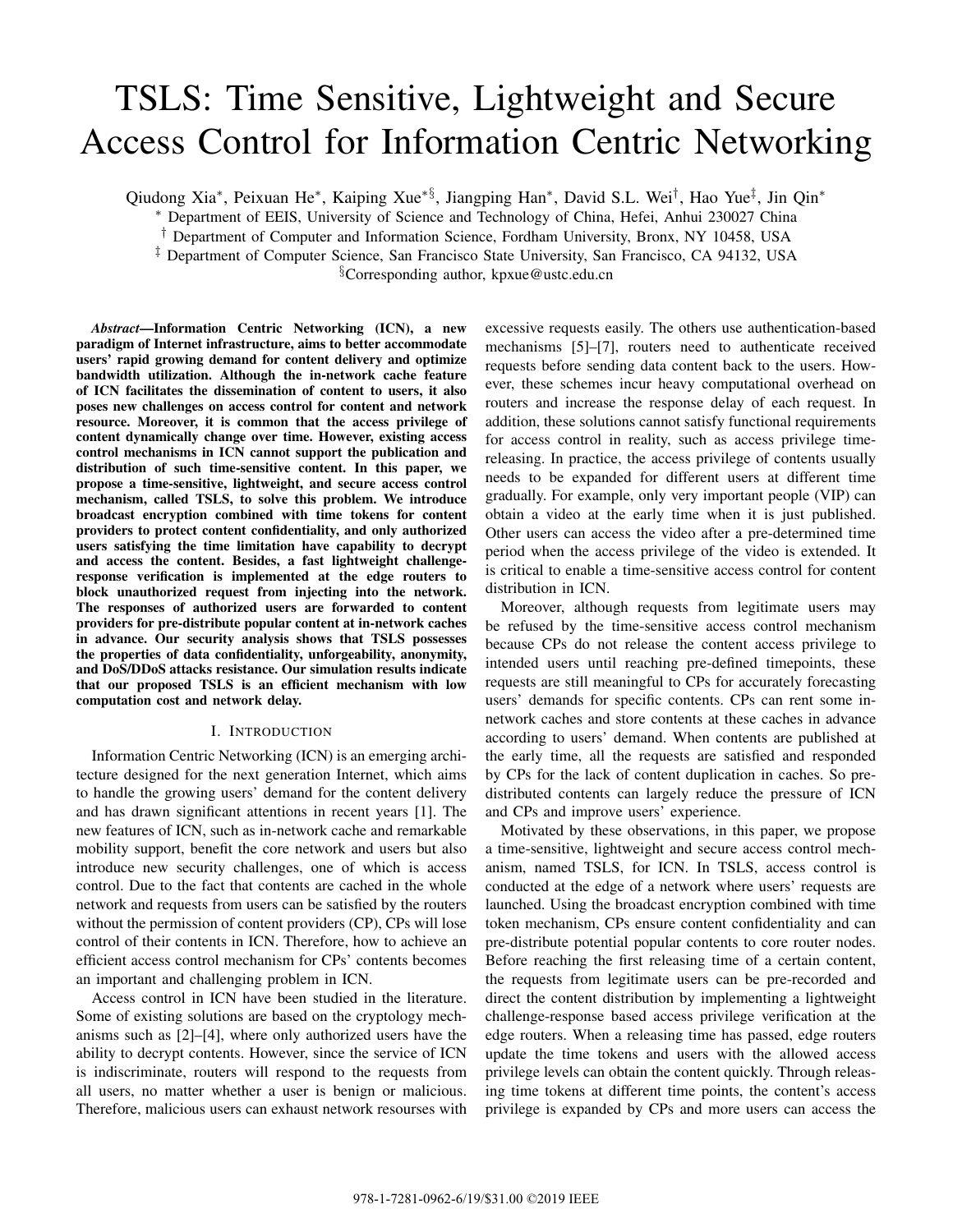content. Our contributions can be summarized as follows:

- We develop an efficient lightweight access control mechanism for ICN, where the edge routers prevent the reqeusts from unauthorized users into the core network. The challenge-response based verification is lightweight with low computational cost and delay.
- We implement a time-sensitive access control mechaism by integrating the time token mechanism into broadcast encryption. The time access policy of contents can be customized by CPs and only users who satisfy the access privilege of contents can obtain contents.
- We reuse the abandoned requests from legitimate users so that CPs can receive the demands from users. Furthermore, CPs set contents near users according to users' demands for efficient contents distribution.

The rest of this paper is organized as follows. The related work is introduced in Section II. In Section III, we describe the system model, threat assumption, and the preliminaries. Our proposal details are presented in Section IV. We then analyze the security and performance in Section V. Finally, we conclude this paper in Section VI.

#### II. RELATED WORK

Besides some emerging security issues in ICN, such as content poison [8] and privacy preserving [9], it is important to implement efficient access control in ICN. Some schemes have been proposed to address this challenge in recent years. Based on cryptographic technologies, such as proxy re-encryption, broadcast encryption, and attribute-based encryption, researchers have proposed cryptography-based access control mechanisms for ICN. Attribute-based encryption has been used in many access control schemes, such as [10], [11], for its ability to achieve fine-grained access control, and the work in [2] shows that it can also be well applied in ICN. Meanwhile, broadcast encryption is introduced in [3] to flexibly revocate users' privileges, and Zheng *et al.* [4] introduced proxy re-encryption to develop a solution for ICN by re-encrypting the content at edge routers before forwarding it to the users. These schemes have common characteristics where access control is achieved via users' decryption ability. However, they haven't addressed how to prevent potential DoS/DDoS attacks in ICN, as without verification of access capability, interest packets will be straightly forwarded into the core network and corresponding contents will be returned to illegitimate users, which will largely waste network resources, including computing, caching and bandwidth.

Some other schemes verify users' requests first and the illegitimate requests will be dropped. Abdallah *et al.* [5] proposed a mutual authentication protocol between users and routers before providing content. However, in this scheme, requests must be verified by the CP, which loses the advantage of in-network cache. Li *et al.* [6] proposed a capabilitybased security enforcement architecture, in which a token is generated by CP for each reqeust to represent users' privilege and the token is verified by the routers. These access control mechanisms require every router in the network to participate

in the service, which increases the computational workload on them.

Time-sensitive access control has been discussed in cloud computing, such as [12], [13], where Timed-Release Encryption (TRE) [14] is widely adopted as an effective solution. Liu *et al.* [12] proposed a proxy re-encryption based scheme, which can accurately grant the data access privilege to intended users who own a certain attribute set during a specific time period. Hong *et al.* [13] developed a time and attribute combined access control system based on the ciphertextpolicy attribute-based encryption with TRE in cloud computing system, which can implement different access structures at different time.

# III. SYSTEM MODEL, THREAT ASSUMPTIONS AND PRELIMINARIES

#### *A. System Model*

We consider an ICN-based network that consists of three kinds of entities: Content Providers (CPs), an Internet Service Provider (ISP) and users, which is shown in Fig. 1.



#### Fig. 1. System Model

CPs are responsible for publishing contents as well as dealing with users' subscriptions. They also provide some necessary information for edge routers , such as time tokens, for verification. Users subscribe to CPs and obtain contents by sending corresponding requests. A user may request contents before the releasing time to show her demand.

Routers in ISP network can be divided into two types: edge routers and core routers. Edge routers, as users' entrances into the core network, play the roles of verifying users' requests before forwarding them, obtaining the updated time tokens from CPs and collecting demand on content from users. Core routers forward data content to neighbor routers according to their Forward Information dataBase (FIB) tables. In addition, they perform in-network caching and respond to the requests if the content is stored in their own cache. The caches in some core routers can be leased by CPs for storing the predistribution content.

#### *B. Threat Assumptions*

In this work, CPs are assumed to be trusted and undertake the users' authority management. Users are considered to be malicious, who are curious on the content and intend to access it without sufficient access privilege. Meanwhile, we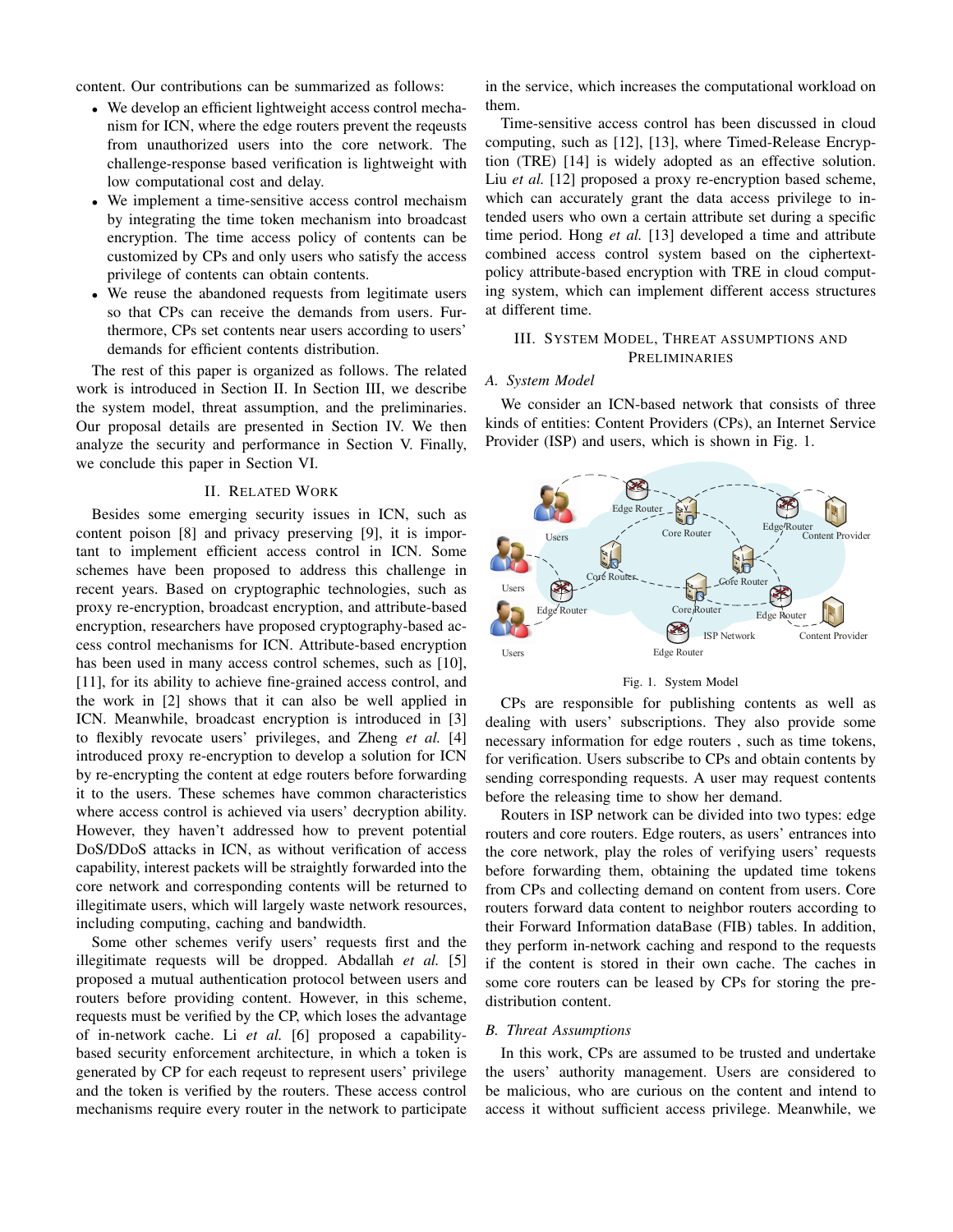assume there exists an attacker that aims to exhaust network resources by generating illegal interest packets. ISP is assumed to be semi-trusted. On one hand, ISP is honest to obey the pre-designated protocol and maintain this access control mechanism. On the other hand, ISP is curious about the content, meaning that it will make a great effort to access the contents stored in the routers' cache.

#### *C. Preliminaries*

*1) Bilinear Map:* Let  $\mathbb{G}_1$ ,  $\mathbb{G}_2$  and  $\mathbb{G}_T$  be multiplicative cyclic groups of the same prime order of p, and  $q_1$  and  $q_2$ be generators of  $\mathbb{G}_1$  and  $\mathbb{G}_2$ , respectively. A bilinear map can be described as  $e : \mathbb{G}_1 \times \mathbb{G}_2 \to \mathbb{G}_T$  that has the following properties: (a) *Computability:* there is an efficient algorithm to compute the map *e*; (b) *Bilinearity:* for all  $a, b \in \mathbb{Z}_p^*$  and  $u \in \mathbb{G}_1$ ,  $v \in \mathbb{G}_2$ ,  $e(u^a, v^b) = e(u, v)^{ab}$ ; (c) *Non-degeneracy*:  $e(g_1, g_2) \neq 1.$ 

*2) Complexity Assumption:* Broadcast encryption used in our scheme works on the bilinear pairings with Weak Bilinear Diffie-Hellman Exponent(WBDHE) assumption.

*Definition 1: WBDHE Assumption:* For unknown  $a \in \mathbb{Z}_p^*$ , given a tuple  $(P, P^a, P^{a^2}, ..., P^{a^l}) \in \mathbb{G}_1$  and  $Q \in \mathbb{G}_2$ , it is infeasible to compute  $e(P,Q)^{\frac{1}{a}}$ .

## IV. PROPOSED SCHEME

#### *A. Overview*

In our proposed access control mechanism, users are divide into groups based on their different access privileges. Advanced subscribers can access more contents and obtain the latest popular contents earlier. We use different numbers as group identifers for users, where users with a larger group identifer have more privileges. The content published by CPs is time sensitive, which can be accessed by users in different groups at different time. To ensure the security of published contents and enable access control, CPs encrypt the content via symmetric encryption and encrypt the symmetric key using broadcast encryption [15] before content distribution. The time token is also integrated into broadcast encryption for the timesensitive content distribution. Besides, to protect the network against DoS/DDoS attacks, we make edge routers authenticate users' requests before forwarding them into core network. Through a lightweight challenge-response verification, edge routers can block malicious requests while responses from legitimate users can be sent to CPs so as to distribute contents to most needed locations in advance.

#### *B. Initialization*

In this step, a CP initializes the public and private parameters as follows: (a) CP generates  $I = [p, \mathbb{G}_1, \mathbb{G}_2, \mathbb{G}_T, e]$ ,where  $e : \mathbb{G}_1 \times \mathbb{G}_2 \to \mathbb{G}_T$  is a bilinear map. After that, CP chooses two randomly selected generators  $g_1 \in \mathbb{G}_1$  and  $g_2 \in \mathbb{G}_2$  such that  $q = e(g_1, g_2)$ ; (b) Given that users are divided into  $n$  groups, CP selects a set of  $n$  random numbers:  $\beta_1, \beta_2, ..., \beta_n \in \mathbb{Z}_p^*$ . Then CP defines  $b_i = g_1^{\beta_i}, i = 1, 2, ..., n$ and let B be  $(b_1, b_2, ..., b_n)$ ; (c) Let  $(I, g_2, B, H, Enc(\cdot))$  be the public parameters. Here,  $H$  is a standard hash algorithm

which is used for the verification of challenge-response and  $Enc(\cdot)$  is a symmetric encryption algorithm with a symmetric decryption algorithm  $Dec(\cdot)$ . CP keeps  $(\beta_1, \beta_2, ..., \beta_n, g_1)$  as the master key.

## *C. User Registration*

When user  $U_i$  registers to CP with the group identifer m and the identity  $ID_i$ , CP generates the decryption keys for  $U_i$ . As  $U_i$  can access contents with the privilege level no larger than m, CP selects m random numbers:  $r_i^1, r_i^2, ..., r_i^m \in \mathbb{Z}_p^*$ and then computes:

$$
s_i^j = g_1^{r_i^j/(\beta_j + r_i^j)}, u_i^j = g_2^{1/(\beta_j + r_i^j)},
$$
(1)

for  $j = 1, 2, ..., m$ . Denote  $R_i = (r_i^1, r_i^2, ..., r_i^m), S_i =$  $(s_i^1, s_i^2, ..., s_i^m)$  and  $U_i = (u_i^1, u_i^2, ..., u_i^m)$ .

Then, CP stores  $\Gamma=(ID_i, R_i, S_i, U_i, m)$  in the user list for further use and also sends it to  $U_i$  as her private key.

## *D. Content Publication*

Assume that there is a content item  $M$  with the access privilege level  $\tau$  at the time  $t_1$ , and later the access privilege level of M changes to  $\tau'$  after the time  $t_2$ , where  $\tau > \tau'$ . In this case, after the time  $t_1$ ,  $M$  is published and users with group identifer larger than  $\tau$  can obtain M. When time  $t_2$  comes, CP releases the content access privilege level to  $\tau'$  and users with group identifer larger than  $\tau'$  could also access it. We use this example to illustrate our scheme in the rest of this section. Before CP publishes the content item  $M$ , it uses symmetric encryption to encrypt  $M$  with a randomly selected symmetric key  $K$ . Besides, CP encrypts the symmetric encryption key K and computes  $CK = Enc_{k'}(K)$ , where  $k' = q^{k + \alpha t}$ .  $k, \alpha \in \mathbb{Z}_p^*$  are randomly selected numbers and t is the value related to the time. We define  $k_1 = q^k$  and  $k_2 = q^{\alpha t}$ . Then, CP encrypts  $k_1$  with broadcast encryption by computing  $C_1 = b_{\tau'}^{k_1}$ ,  $C_2 = g_2^{k_1}$ . The user with group identifer larger than the lowest access privilege of M, i.e.,  $\tau'$ , could recover  $k_1$  from  $C_1, C_2$ . After that, CP generates multiple number pairs:

$$
D_1 = \{Enc_{k_1}(x_{i'}) | i' = 1, 2, ...\}, D_2 = \{H(x_{i'}) | i' = 1, 2...\},
$$

where  $\Delta = \{x_{i'} | i' = 1, 2, ...\}$  are randomly selected numbers.  $D_1, D_2$  are used for the challenge-response verification at edge routers, which are also called as verification samples. Then, CP encrypts  $k_2$  by computing  $C_3 = b_\tau^{\alpha t}$ ,  $C_4 = g_2^{\alpha t}$ , as a time token for the content item M at the time  $t_1$ . It means that the access privilege level of M has been set to  $\tau$  and the users with group identifier larger than  $\tau$  can recover  $k_2$ . CP also computes:

$$
D_3 = \{Enc_{k_2}(y_{i'}) | i' = 1, 2, ...\}, D_4 = \{H(y_{i'}) | i' = 1, 2...\},
$$

where  $\Lambda = \{y_{i'}|i' = 1, 2, ...\}$  are randomly selected number.  $D_3, D_4$  are also used as samples for challenge-response verification of the time token.

Finally, before the content item  $M$  is published at the time  $t_1$ , CP sends  $(F, PL, CK, C_1, C_2, D_1, D_2)$  to edge routers, where  $C_1 = b_{\tau'}^{k_1}$  and  $C_2 = g_2^{k_1}$ , F is the name of this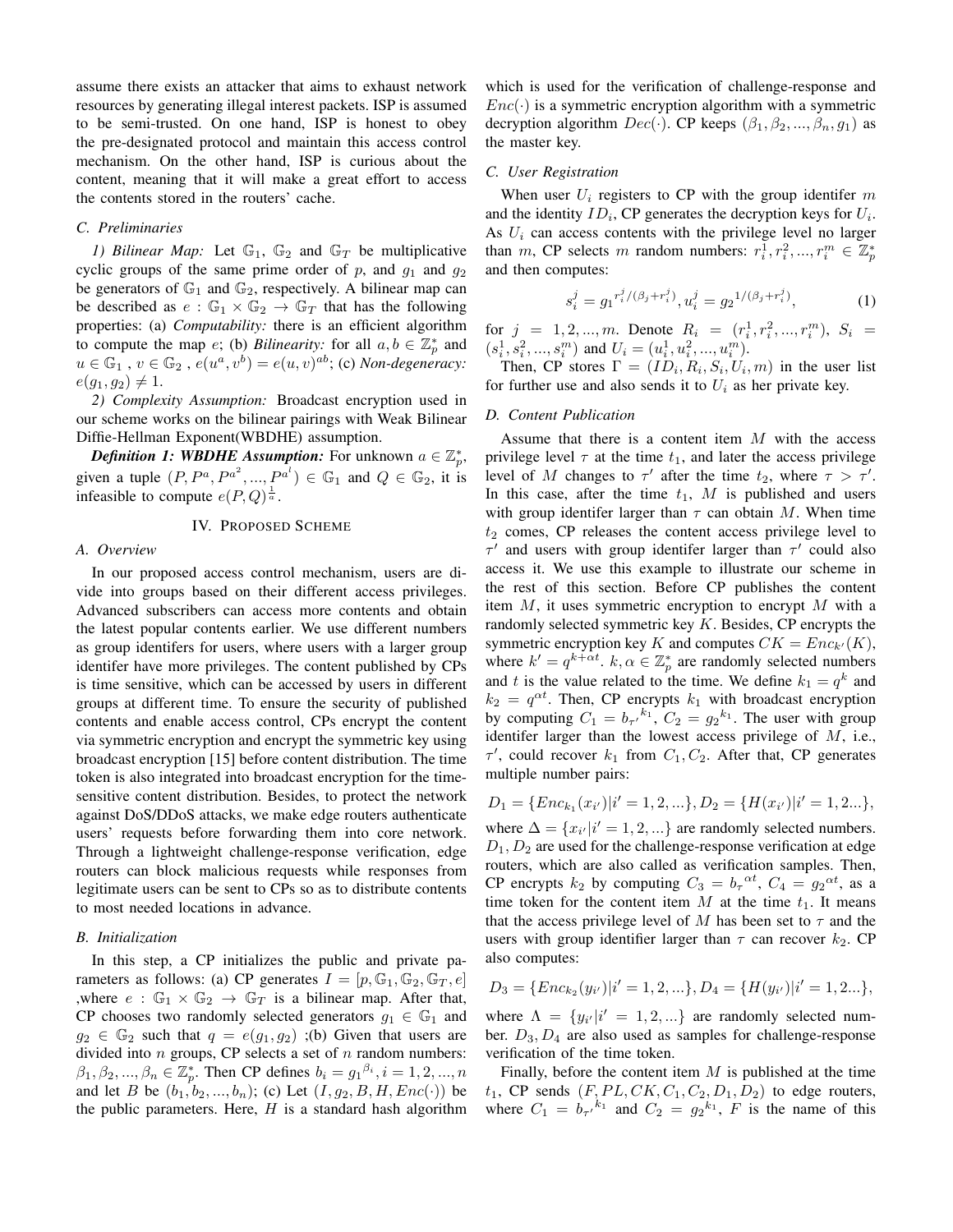content and  $PL = \tau$ . Each edge router stores those values for verifying users' requests. CP doesn't send the time token of the content item  $M$  to edge routers because the content hasn't been published yet. CP also saves  $\Delta$  and  $\Lambda$  for further use, such as verifying messages returned from edge routers.

# *E. Request Authentication*

In this subsection, we describe the three phases during the access privilege releasing process of a content: before published, being published at first, and privilege expansion.

## Phase I: Before Being Published

In this phase, the time is before  $t_1$  and the content item M hasn't been published. Hence, no one has the access privilege to M. However, CP can collect the demand of the content item M from the responses to users' requests. If a user wants to access M, she will send a request for the content to the edge router. When the edge router receives the user's request, it verifies whether the user has the access privilege through a challenge-response mechanism. Only the legitimate users' demand will be forward to CP in order to prevent malicious users from submitting misleading demand information to CP.

We assume that a user  $U_i$  with group identifer m wants to access the content item  $M$ . The user sends a request to the edge router which includes  $F$ , the name of the content item M, and a temporary ID connected with the edge router. The edge router searches  $F$  in its content name list and sends the corresponding  $C_1, C_2$  with a randomly selected sample  $d_1^{\gamma} \in$  $D_1$ , where  $\gamma = 1, 2, \dots$ , to  $U_i$  as a challenge:  $C_1, C_2, d_1^{\gamma}$ ,  $PL$ . Also, CP finds  $d_2^{\gamma} \in D_2$  for verifying response. If  $U_i$  has the access privilege to the content item M, i.e.,  $m > \tau'$ , the user can compute  $q^k$  with  $C_1$  and  $C_2$  by

$$
e(C_1, u_i^{\tau'})e(s_i^{\tau'}, C_2) = e(g_1, g_2)^{\frac{k \cdot \beta_{\tau'}}{\beta_{\tau'} + r_i^{\tau'}}}e(g_1, g_2)^{\frac{k \cdot r_i^{\tau'}}{\beta_{\tau'} + r_i^{\tau'}}}
$$
(2)  
= $q^k = k_1$ .

Then, the user recovers  $x_{\gamma}$  from  $d_1^{\gamma}$  by computing  $X =$  $Dec_{k_1}(d_1^{\gamma})$  and returns X to the edge router as a response.

The edge router compares  $H(X)$  with  $d_2^{\gamma}$  for verifying user's privilege. If they are the same, the edge router saves  $X$  as a proof and discards this verification sample so that the response cannot be used again in another verification. When all samples are exhausted, the edge router asks CP for more.

Edge routers regularly report back to CP with proofs before the time  $t_1$  comes. CP randomly checks proofs by verifying whether  $X \in \Delta$  and counts the number of them which is an indicator related to the users' demand for  $M$  in the region of this edge router. CP could store the content at the local cache near the high-demand area in advance, which will reduce the pressure of the content distribution when it is published and improve users' experience with a low file retrieval delay.

## Phase II: Being Published at First

When the content item  $M$  is published at the time  $t_1$ , CP sends the time token with samples to the edge routers:  $C_3, C_4, D_3, D_4$ , where  $C_3 = b_\tau^{\alpha t}$  and  $C_4 = g_2^{\alpha t}$ . When the user  $U_i$  with group identifer m wants to access this content item and sends the request to the edge router, the edge router

## Algorithm 1: Privilege Verification Response

**Input:** The content's access privilege label,  $PL = l$ ; The content's lowest access privilege,  $l'$ ; The verification parameters,  $C_1, C_2$ ; The sample for privilege verification,  $d_1^{\gamma}$ ; The time token of content,  $C_3, C_4$ ; The sample for time token verification,  $d_3^{\lambda}$ ; The  $U_i$  with group identifier,  $m$ ; **Output:** The response,  $X, Y$ ; The secret key,  $k_C$ 1 if  $m>l$  then 2 Select  $(s_i^l, u_i^l)$  and  $(s_i^{l'}, u_i^{l'})$ ; 3 Compute:  $MK_1 = e(C_1, u_i^{l'})e(s_i^{l'}, C_2),$ 4  $MK_2 = e(C_3, u_i^l)e(s_i^l, C_4);$ 5 Compute:  $X = Dec_{MK_1}(d_1^{\gamma})$ , 6  $Y = Dec_{MK_2}(d_3^{\lambda});$ 7 Set:  $k_t = MK_1 * MK_2$ ;

**8** Compute: 
$$
k_C = Dec_{k_t}(CK)
$$
;

<sup>9</sup> end

10 Return  $X$ ,  $Y$ ,  $k_C$ ;

returns this challenge with randomly selected unused samples from  $D_1$  and  $D_3$  to  $U_i$ :

$$
(CK, C_1, C_2, d_1^{\gamma}, C_3, C_4, d_3^{\lambda}),
$$

where  $d_1^{\gamma} \in D_1$  and  $d_3^{\lambda} \in D_3$ . the user can run **Algorithm 1** to obtain the symmetric key  $K$  and the response of the challenge. If the user's group identifier m is larger than  $\tau$ , according to the Eq.(6), she recovers  $q^k$  from  $C_1, C_2$  and  $q^{\alpha t}$  from  $C_3, C_4$ similarly. The symmetric key can also be decrypted and the user sends the challenge with  $X$  and  $Y$  back to the edge routers as the response. The edge router compares  $X$ ,  $Y$  with  $d_2^{\gamma}$ ,  $d_4^{\lambda}$ . If they are the same, it forwards the request into the network and returns encrypted content item M when the item is received from the network. The user can decrypt the content item with a correctly  $k_c$  and then obtain M.

If  $\tau' < m < \tau$ , the user cannot access the content now but will have the access privilege in the future. The user responds the  $d_1^{\gamma}$  correctly and the edge router can choose to report the demand to CP. The request from this user will be discarded then.

#### Phase III: Privilege Expansion

In this phase, CP updates the time token to  $C_3 = b_{\tau'}^{\alpha t}$  and  $C_4 = g_2^{\alpha t}$ . CP also changes the content's privilege label PL to  $\tau'$ . It means that the content's access privilege is released to  $\tau'$ . After edge routers update the time token, the authentication process is the same as Phase II. At this time, users with group identifier  $m > \tau'$  have access to the content. If the content item M has additional access privilege releasing plans, CP only needs to update the time token when the new releasing time comes. For example, if the access privilege level of content item M is released to  $\sigma$  at the time  $t_3$ , CP updates the time token by computing  $C_3 = b_\sigma{}^{\alpha t}$ ,  $C_4 = g_2{}^{\alpha t}$ , and PL of the content. Meanwhile, the lowest access privilege of  $M$  has been changed to  $\sigma$ , CP also needs to update  $C_1$  and  $C_2$  by computing  $C_1 = b_\sigma^{k_1}$ ,  $C_2 = g_2^{k_1}$ .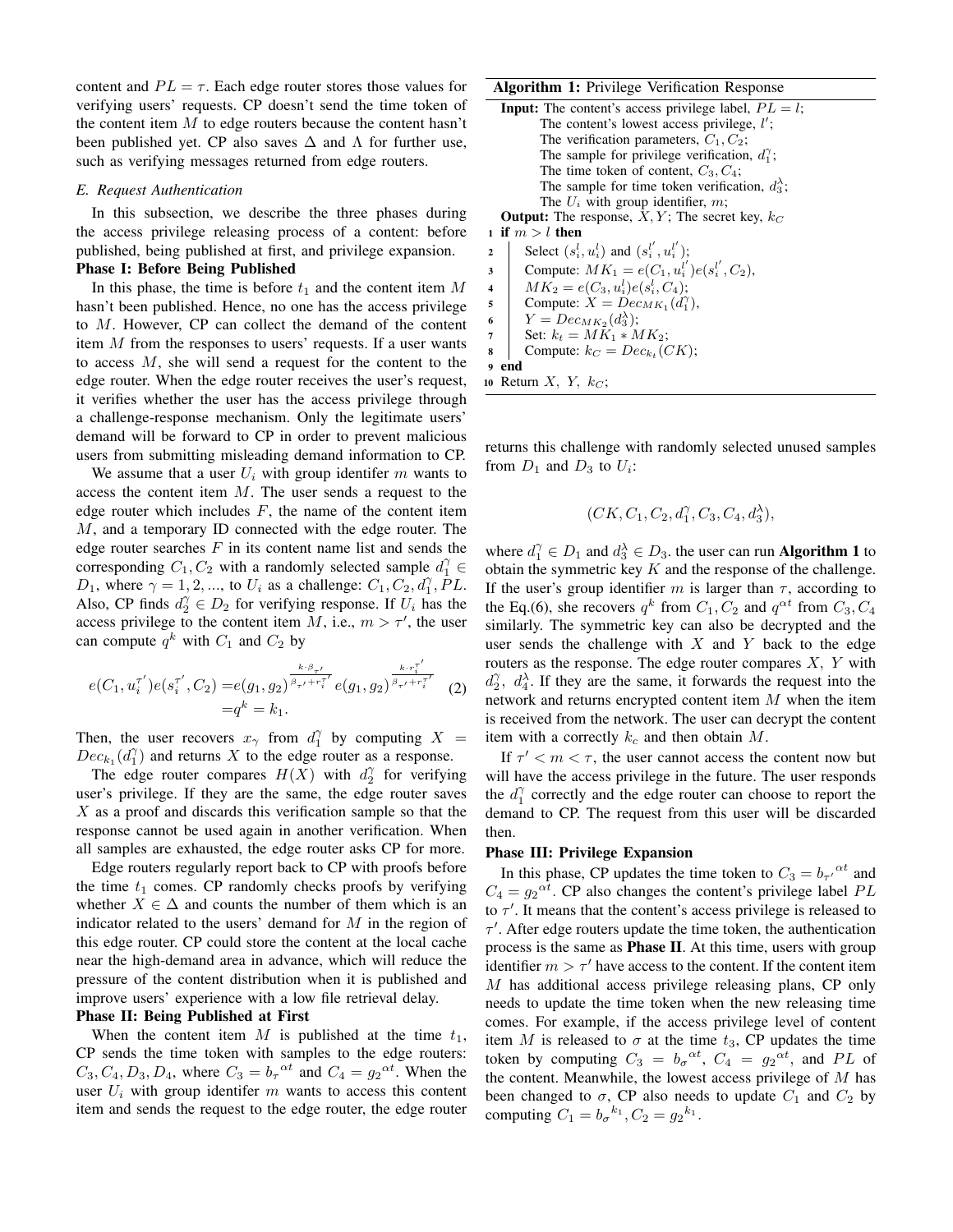## V. SECURITY AND PERFORMANCE ANALYSIS

# *A. Security Analysis*

*1) Data Confidentiality:* Our proposed scheme protects data confidentiality from both malicious routers and users. Given content item  $M$ , before it is published, CP doesn't send the time token into the network. Therefore, there is no information about  $q^{\alpha t}$ . In other words, no one has the chance to obtain  $k'$  and K which are used to access the content.

After the content item  $M$  is published, only the users with the satisfied access privilege can obtain the content. Given  $C_3 = g_1^{\alpha t \beta_\tau}$ ,  $C_4 = g_2^{\alpha t}$  and  $g_2$  without the knowledge of  $\beta_{\tau}$ , if an attacker can also compute  $q^{\alpha t}$  as follows:

$$
e(C_3, g_2)^{1/\beta_\tau} = e(g_1, g_2)^{\alpha t} = q^{\alpha t}, \tag{3}
$$

it obviously contradicts with WBDHE assumption. Similarly, given  $C_3 = g_1{}^{k\beta_{\tau'}}$ ,  $C_4 = g_2{}^k$  and  $g_2$  without the knowledge of  $\beta_{\tau'}$ , if an attacker can compute  $q^k$  as follows:

$$
e(C_4, g_2)^{1/\beta_{\tau'}} = e(g_1, g_2)^k = q^k, \tag{4}
$$

it also obviously contradicts with WBDHE assumption. Without  $k_1$  and  $k_2$ , no one can compute k' and K which means the attacker cannot access the content item M.

In the challenge-response process, other verification information that is transmitted includes  $d_1^{\gamma}, d_2^{\gamma}, d_3^{\lambda}, d_4^{\lambda}, X, Y$ , where  $d_1^{\gamma}$ ,  $d_2^{\gamma}$ ,  $d_3^{\lambda}$ ,  $d_4^{\lambda}$  are randomly selected from  $D_1$ ,  $D_2$ ,  $D_3$ ,  $D_4$ . All of them are not related to  $k'$ . Thus, with this information, it's still impossible for the users and routers to gain any useful knowledge and obtain the content. In conclusion, the data confidentiality can be ensured.

*2) Unforgeability:* The challenge requires users to decrypt  $q^k$  and  $q^{\alpha t}$  from  $C_1, C_2, C_3$ , and  $C_4$ . Users need to compute  $d_2^{\gamma}$ ,  $d_4^{\lambda}$  from  $d_1^{\gamma}$ ,  $d_3^{\lambda}$  with  $q^k$  and  $q^{\alpha t}$ , where  $d_1^{\gamma}$ ,  $d_3^{\lambda}$ are randomly selected from  $D_1$ ,  $D_3$ . Computing the  $x_{\gamma}, y_{\lambda}$ without  $q^k$  and  $q^{\alpha t}$  is impossible because of the security of the symmetrical encryption and hash function. All verification samples are different and the edge routers discard the random samples after successful verification. Hence, each response is used only once, and the attacker cannot forge a response by reusing it.

*3) Anonymity:* In the verification process, the edge routers examine whether  $H(X) = d_2^{\lambda}$ ,  $H(Y) = d_4^{\lambda}$  is established. They only know that users have the access to the content but cannot obtain the accurate group identifers of users. Moreover, the verification process only require the edge routers and users to exchange some randomly selected parameters. Thus, attackers cannot find any private information from them. At the same time, when a user communicate with the network, she uses a temporary identifer that is not related to the real identity of the user. Hence, it also protects users' anonymity.

*4) DoS/DDoS Attack Resistance:* In our scheme, each request has to be verified by the edge router and the requests from unauthorized users are blocked from the core network. Therefore, it is hard for attackers to exhaust the resource of the core network with vast amount of requests.

# *B. Performance Analysis*

To evaluate the performance of our scheme, we use GNU Multiple Precision Arithmetic(GMP) library and Pairing-Based Cryptography(PBC) library to implement the encryption process and verification process. We also simulate our scheme with NS-3 and ndnSIM and compare its performance with standard NDN. All experiments are conducted on Ubuntu 16.04 LTS with 2.4GHz Intel Core i7 processor and 16G RAM.

*1) Algorithm Implementation:* The content is protected by symmetric encryption. The symmetric encryption key  $K$  is stored as  $k'$  with the broadcast encryption that is implemented using an elliptic curve with 160-bit group order and offers approximately the same security level as 1024-bit RSA. We choose AES-256 and SHA-256 in the sample generation process and verification process. Table I shows the time cost for the cryptographic operations.

TABLE I COMPUTATION COST FOR CRYPTOGRAPHIC OPERATIONS

| Operator                         | Time(ms)    |
|----------------------------------|-------------|
| Verification Operator generation | 2.781       |
| Time-limit Operator generation   | 2.805       |
| Users response (for demands)     | 1.486       |
| Users response(for contents)     | 4.565       |
| <b>SHA-256</b>                   | $< 10^{-4}$ |
| AES-256                          | 0.03(1K)    |
|                                  |             |

In our scheme, CP generates verification parameters and time tokens in 5.586ms on average. The verification samples use numbers randomly selected in the range of  $2^{1024}$  and are generated with AES-256 and SHA-256 in 0.046ms on average. When the verification process occurs at the edge routers, it doesn't need any extra computation resource. Users respond to the challenge with the time cost 1.486ms or 4.565ms which are different from the feedback of demands or requesting contents, respectively. Fig. 2 illustrates the encryption and decryption time of our scheme for different content size. In our scheme, the symmetric encryption and decryption time increases with the content size. Users obtain the key after the challenge with the computation time cost 4.565ms on the average.

*2) Network simulation:* We compare our scheme with the standard NDN in ndnSIM 2.6. The topology of the network simulation is generated by using the two-layer top-down hierarchical model in BRITE which has 1000 nodes and 1820 edges. The number of users is 20% of routers and 10 edge routers are linked to users with 100 Mbps bandwidth and 5ms delay on average. The core routers are linked to each other with bandwidth 1Gbps with 10ms delay. We randomly select a CP from the core routers and it responds to all the requests from users through edge routers. The delay of the challenge-response is measured as 5.345ms from the edge routers to users and 5.643ms from users to the edge routers without considering the time for computation. We simulate the file retrieval delay for different file sizes. We randomly select different sizes: 10KB, 20KB, 40KB, 80KB and 100KB.